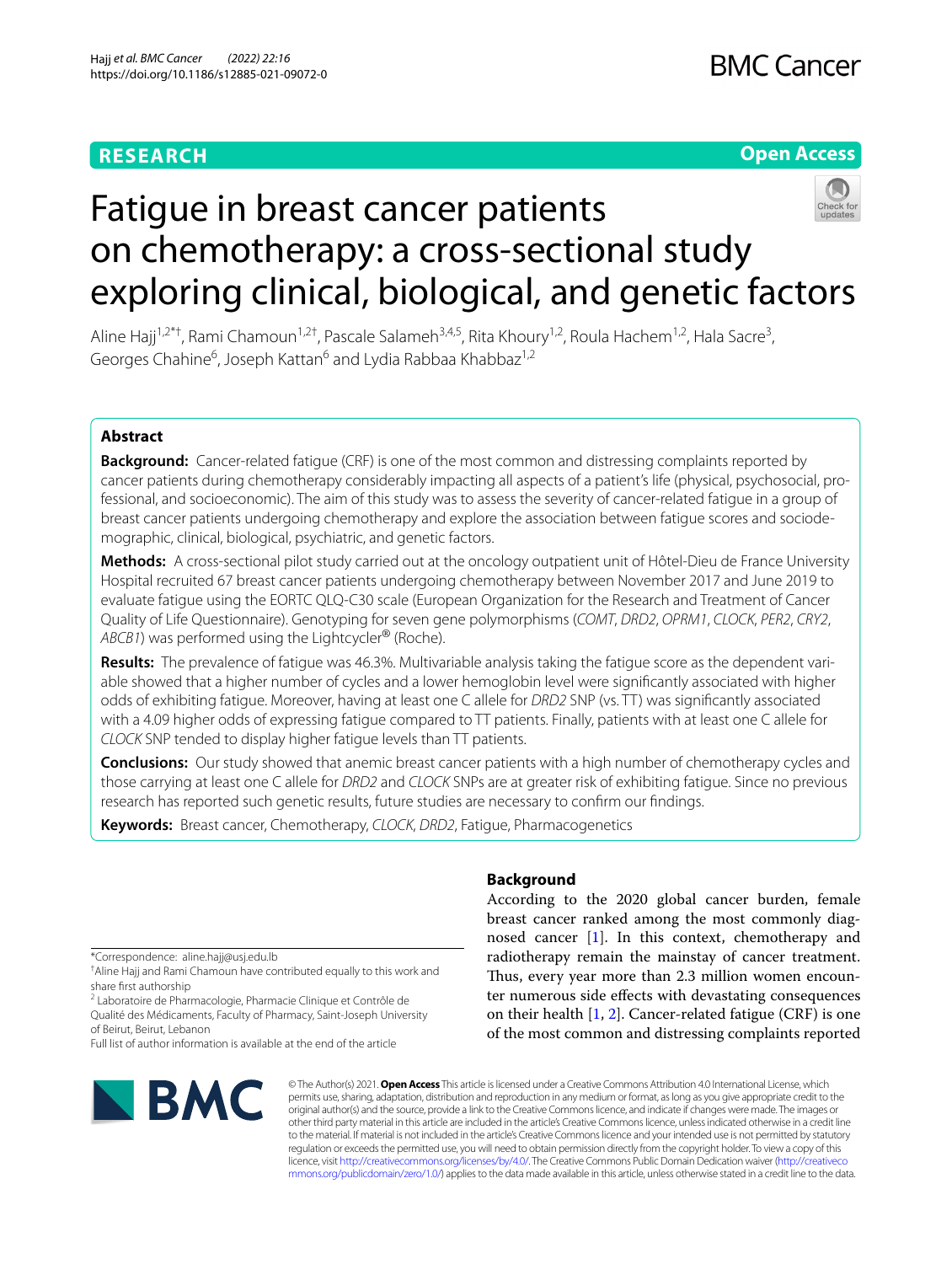by cancer patients during chemotherapy [[3](#page-8-2), [4\]](#page-8-3). Described as a multidimensional physical and/or mental tiredness or exhaustion that interferes with motivation and usual functioning [[5\]](#page-8-4), CRF results in substantial impairment of health-related quality of life (HRQoL) in breast cancer survivors [[2](#page-8-1), [6,](#page-8-5) [7\]](#page-8-6). Studies have shown that fatigue experienced by cancer patients undergoing chemotherapy is persistent and may remain beyond the chemotherapy session, considerably impacting all aspects of a patient's life: physical, psychosocial, professional, and socioeconomic [\[8](#page-8-7)].

Despite its burden and relatively high prevalence among breast cancer patients (ranging from 60 to 90%) [[9\]](#page-8-8), CRF remains underestimated and mistreated, and little is known about the underlying risk factors. Understanding the contributing factors would allow the implementation of adequate targeted interventions for better management and quality of care [[2](#page-8-1), [7,](#page-8-6) [10\]](#page-8-9). Several hypotheses have been suggested to identify the predisposing factors to higher sensitivity for tiredness, including neurobiological dysfunctions (alterations in the hypothalamic-pituitary-adrenal (HPA) axis [[11](#page-8-10)] and the autonomic nervous system responsiveness [\[12](#page-8-11), [13\]](#page-8-12)), pro-infammatory cytokines and cellular immune system dysregulations [\[14,](#page-8-13) [15\]](#page-8-14), psychological disorders such as depression, anxiety, and sleep disorders [\[16,](#page-8-15) [17\]](#page-8-16), cancer treatments (e.g., regimen type, chemotherapy agents, doses) [[18\]](#page-8-17), in addition to other factors related to physical adaptability, pain [[19](#page-8-18), [20](#page-8-19)], or genetic predisposition [[21–](#page-8-20)[23](#page-8-21)].

Regarding the genetic factors, most studies among cancer patients evaluated the potential contribution of single nucleotide polymorphisms (SNPs) in the immune and infammatory pathways, such as pro-infammatory cytokines IL-1b, IL-6, and TNF- $\alpha$  [\[21](#page-8-20)]. However, these studies yielded conficting results, possibly due to cancer itself; treatments could trigger a cytokine storm that may difer according to the type of cancer, disease stage, and regimen (all of which induce an epigenetic regulation) [[21\]](#page-8-20). Therefore, we hypothesized that other genetic factors might also have a contributing role but have been scarcely explored with CRF. These include genes involved in diferent pathways, such as dopamine neurotransmission, opioid circuits, circadian rhythms, in addition to genes afecting the transport of xenobiotics to the central nervous system (chemotherapy drugs or pro-infammatory mediators) [[18](#page-8-17), [21,](#page-8-20) [24](#page-8-22)[–26\]](#page-8-23).

Regarding the dopamine pathway, this study will explore the eventual correlation between SNPs in genes encoding the dopamine receptor D2 (*DRD2*) and the metabolic enzyme catechol-O-methyl transferase (COMT). Indeed, Miller et al. have previously reported impaired dopaminergic striatal functioning in individuals with chronic fatigue syndrome [[24](#page-8-22)]. Studies have shown that the SNP c.957C>T (rs6277) in *DRD2* afects the striatal D2 receptor availability, leading to a decreased *DRD2* mRNA stability and receptor synthesis, consequently altering dopamine's signal transduction [[25](#page-8-24)]. As for *COMT*, the studied SNP p.Val158Met (p.V158M; rs4680) leads to 3-to-4 times lower COMT enzymatic activity [\[26\]](#page-8-23); patients carrying the Met variant allele exhibit higher levels of catecholamines, such as epinephrine, which promotes a higher pain sensitivity by stimulating β2-adrenergic receptors in the central and peripheral nervous systems [\[27](#page-8-25)]. A study had demonstrated that breast cancer patients with Met/Met genotype exhibit higher fatigue and pain sensitivity after surgery (mastectomy or quadrantectomy), stating that higher pain intensity can predispose to increased CRF [\[22](#page-8-26)].

In the context of pain regulation, *OPRM1* represents a crucial candidate gene for CRF. It encodes for the μ-opioid receptor (MOR) that regulates the analgesic response to pain and plays an essential role in the rewarding system  $[28]$  $[28]$ . The SNP c.118A>G (rs1799971) is the most explored polymorphism in *OPRM1*, leading to an asparagine-to-aspartic acid substitution at residue 40 (p.Asn40Asp), with a reduced affinity for endogenous opioids. Patients who carry at least one G variant allele exhibit higher pain levels than AA patients [[29\]](#page-8-28). Consequently, acknowledging that increased pain sensitivity is associated with a dysregulation in pro-infammatory cytokines, it is hypothesized that an alteration in the opioid system could potentially contribute to CRF in breast cancer patients [\[30\]](#page-8-29).

Furthermore, owing to the fact fatigue is biologically regulated by a sleep/wake homeostatic process [[31,](#page-8-30) [32\]](#page-8-31), our study evaluated three of the circadian rhythm regulation genes: the Circadian Locomotor Output Cycles Kaput *CLOCK* gene (SNP c.3111T>C; rs1801260), the Period 2 (*PER2*) gene (rs934945; G>A), and the Cryptochrome circadian Regulator 2 (*CRY2*) gene (rs10838524; G>A). Studies exploring these polymorphisms in CRF are scarce, and none have been performed in breast cancer patients. Research had found that the minor allele A of *PER2* rs934945 was associated with lower odds of fatigue in patients with gliomas [\[23](#page-8-21)]. Other studies in non-cancer patients have reported an association between the C-allele in the SNP rs1801260 of *CLOCK* with eveningness that could contribute to a lower morning physical activity [\[33](#page-8-32), [34\]](#page-8-33).

Finally, regarding the drug efflux transporters, our study will examine the SNP rs1045642 (c.3435  $T>C$ ) in *ABCB1,* the gene encoding the P-glycoprotein (P-gp). This SNP has been associated with functional changes in mRNA stability and P-gp expression. Patients with the variant T allele could potentially report more fatigue than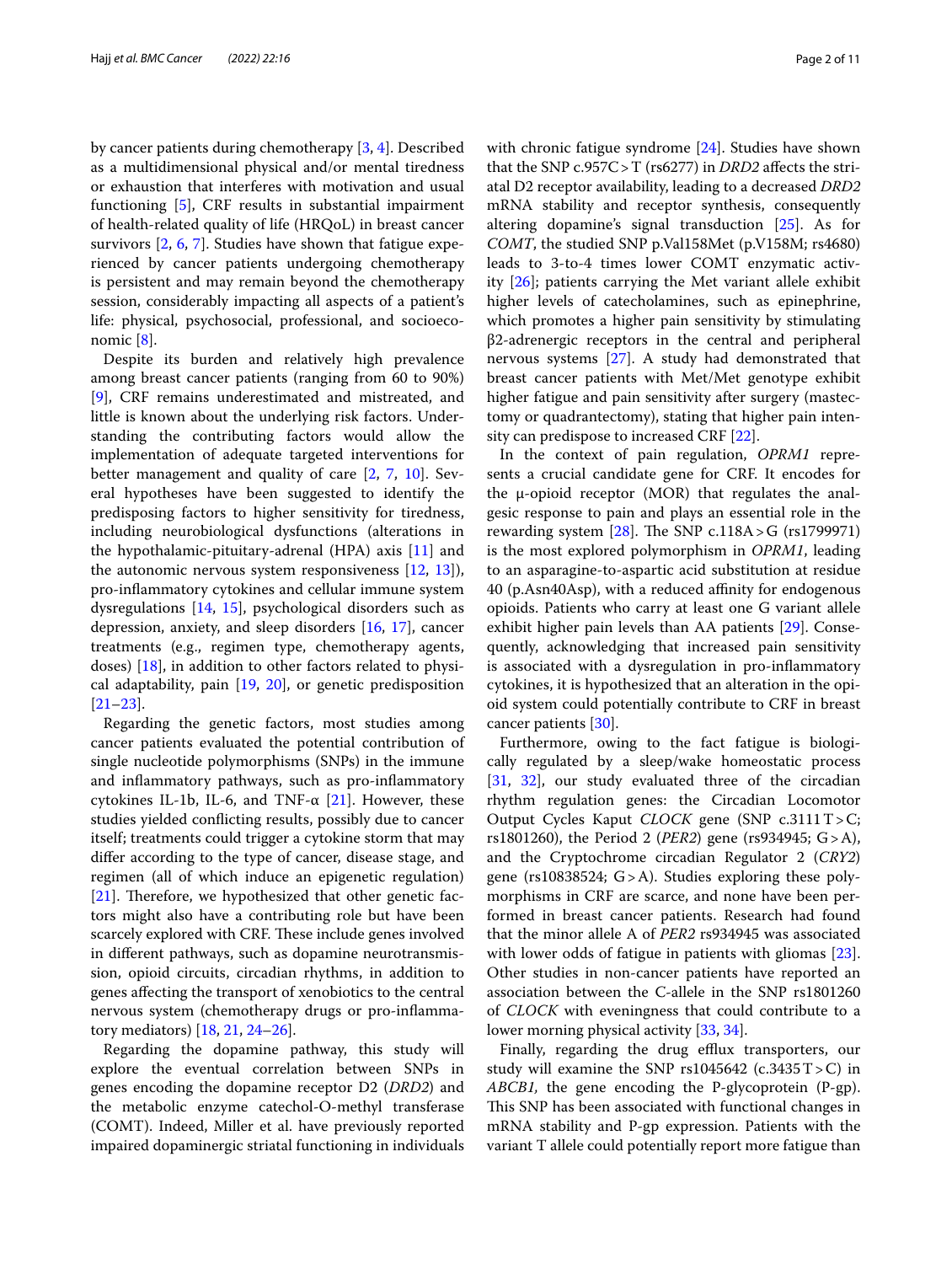those who carry the wild-type genotype due to a lower efflux at the blood-brain barrier (BBB) level and higher drug concentration in the brain, especially that almost all cytotoxic drugs for breast cancer are substrates of P-gp [[35](#page-8-34), [36](#page-8-35)]. Based on this hypothesis, various studies have previously demonstrated a signifcant association between CRF and three gene polymorphisms in *ABCB1*: c.2677G>A/T (rs2032582) in breast cancer patients receiving docetaxel [\[37](#page-8-36)], and  $c.1236C > T$  (rs1128503) and c.3435C>T (rs1045642) in patients with gynecologic cancers receiving paclitaxel and carboplatin [\[38\]](#page-9-0). However, no previous studies have identifed a correlation between our studied SNP and CRF.

Therefore, this pilot study aimed to assess the severity of cancer-related fatigue in a group of breast cancer patients undergoing chemotherapy and explore the association between fatigue scores and clinical, biological, sociodemographic, psychiatric, and genetic factors.

#### **Methods**

#### **Study design**

This cross-sectional pilot study evaluated the effect of sociodemographic, clinical, biological, psychiatric, and genetic factors on fatigue among breast cancer patients undergoing chemotherapy at the oncology outpatient unit of Hôtel-Dieu de France (HDF) University Hospital between November 2017 and June 2019.

#### **Ethics approval**

The HDF ethics committee approved the study (reference number: CEHDF1016, July 2017), and all patients signed a written consent prior to inclusion. All methods were carried out in accordance with relevant guidelines and regulations.

#### **Patient's sociodemographic and clinical information**

Included patients were women aged 18 and above, with a primary diagnosis of breast cancer, and admitted to the outpatient oncology unit at HDF for intravenous chemotherapy every 21days (random cycle out of a maximum of 10cycles).

Non-inclusion criteria consisted of patients with relapsed breast cancer/other types of cancer, receiving adjuvant hormone therapy at the moment of the evaluation, having brain metastasis, or any other medical/ surgical CNS disorders that may afect their ability to complete the questionnaires or be assessed clinically [[39–](#page-9-1)[41](#page-9-2)].

Three trained pharmacists collected sociodemographic and clinical information from medical records or through interviews with the patients: age, gender, weight, and height (to calculate the body mass index, BMI), Body Surface Area (BSA, calculated using the Mosteller formula)

[[42,](#page-9-3) [43\]](#page-9-4) ethnicity/nationality, marital status, education level, socioeconomic level, comorbidities (e.g., diabetes, hypertension, dyslipidemia), alcohol consumption, smoking, medical history of allergic reactions, and medications used other than chemotherapy. They also recorded biological values at baseline, including creatinine levels (to calculate the creatinine clearance ClCr using Cockcroft-Gault formula [\[44,](#page-9-5) [45](#page-9-6)]) and complete blood count (CBC), in addition to cancer-related data: metastases, the number of chemotherapy cycles, chemotherapy regimen (medications and doses/ $m<sup>2</sup>$ ).

On the frst day of admission to the outpatient oncology unit to receive chemotherapy (random cycle, recorded as the actual chemotherapy cycle number), patients completed a self-reported questionnaire that included several validated scales to evaluate fatigue, sleep, anxiety, depression, and pain. Pharmacists assisted them in completing it and made sure they answered all questions.

#### **Outcomes and clinical assessments** *Fatigue*

The primary outcome was cancer-related fatigue. Fatigue was evaluated using three questions from the EORTC QLQ-C30 scale (European Organization for the Research and Treatment of Cancer Quality of Life Questionnaire), a 30-item instrument that measures the quality of life (QOL) in cancer patients in three main domains: global health status, functional status, and cancer-related symptom status. The questions rated on a 4-point Likert scale from 0 (not at all) to 4 (very much) were: QLQ C10: "Do you need rest?"; QLQ C12: "Did you feel weak?" and QLQ C18: "Were you tired?"  $[46]$  $[46]$ . The raw value obtained for each participant was then transformed according to the EORTC QLQ-C30 scoring manual into a score ranging from 0 to 100, with higher scores indicating worse fatigue and thus lower QOL.

#### *Pain*

The visual analogue scale (VAS) was used to evaluate pain. This subjective tool enables patients to measure disease-related pain on a line ranging from 0 (no pain) to 10 (extreme pain) [[47\]](#page-9-8).

#### *Sleep*

Two screening tools were used to evaluate sleep disorders:

a. The Insomnia Severity Index (ISI) is a 7-item scale designed to assess the perceived severity of insomnia during the past 2weeks. Items are rated on a 5-point Likert scale. The total score ranges from 0 to 28, with higher scores indicating more severe insomnia [\[48\]](#page-9-9).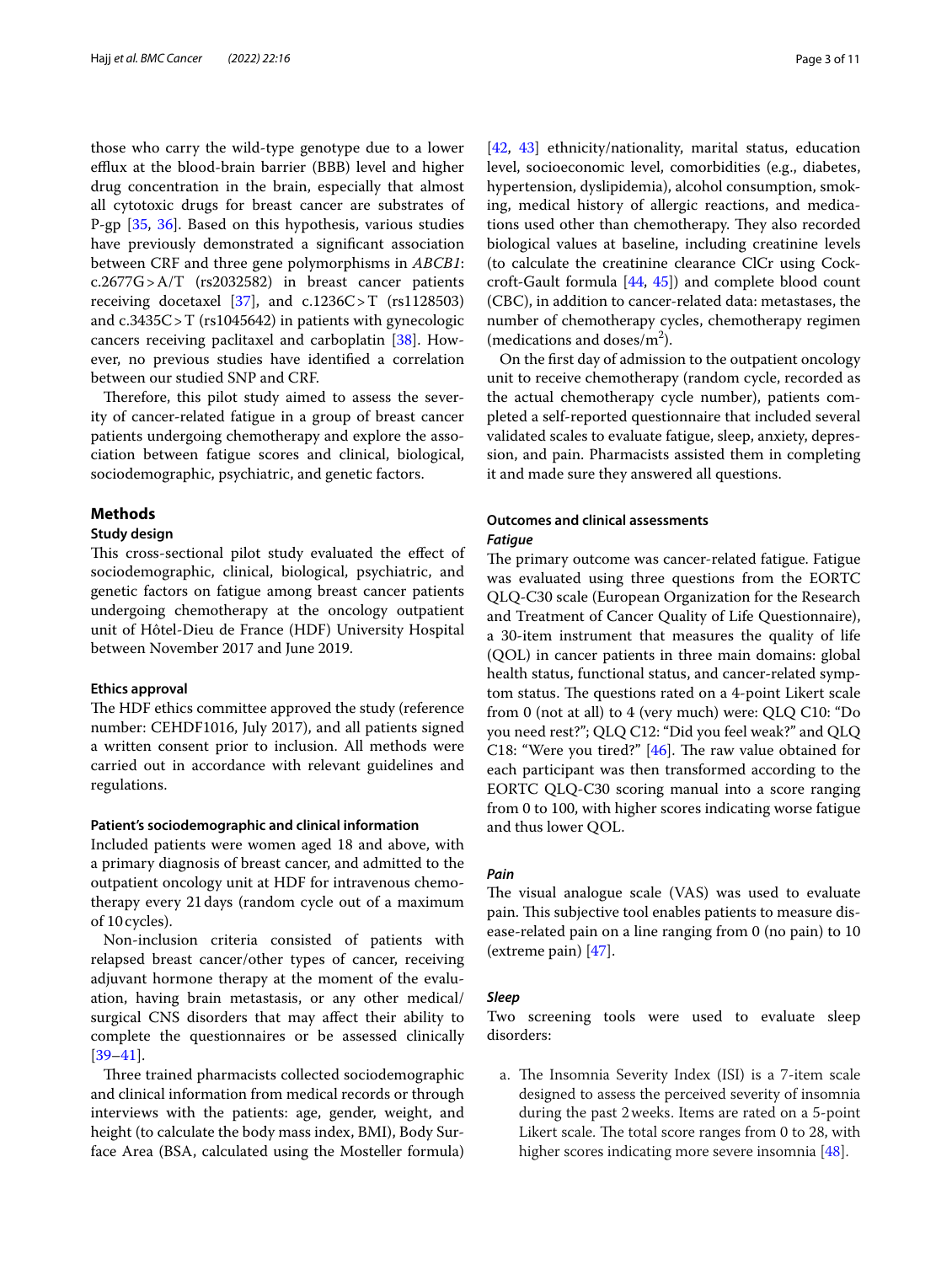b. The Pittsburgh Sleep Quality Index (PSQI) is a 19-item tool developed to measure seven domains over the past month: subjective quality of sleep, sleep latency, sleep duration, sleep efficiency, sleep disorders, sleep medication, and daytime dysfunction. The seven sub-scores are rated from  $0$  (no difficulty) to  $3$ (severe difficulty) and yield a total score ranging from 0 to 21. Higher scores indicate worse sleep quality [[49\]](#page-9-10).

#### *Anxiety and depression*

The self-report Hospital Anxiety and Depression Scale (HADS) was used to explore the level of anxiety (HADS-A) and depression (HADS-D) during the previous week. Symptoms were reported on a scale from 0 (not at all) to 3 (most of the time) [[50\]](#page-9-11). Higher scores defned higher levels of anxiety/depression.

#### **Data and statistical analysis**

Three pharmacists collected the data and performed data entry. The SPSS software version 25.0 was used for statistical analysis, performed by one of the authors on de-identifed data. Descriptive statistics were calculated for all variables in the study as means and standard deviations for continuous measures and counts and percentages for categorical variables. As the dependent variable was not normally distributed and the sample size was small  $(n = 67)$ , non-parametric tests were used: the Mann-Whitney test to compare means between two groups, Kruskal-Wallis test to compare three or more groups (with post hoc analysis), and Spearman correlation to correlate between continuous, ordinal, or count variables. DNA sampling as well as genotyping assays were performed as previously prescribed  $[51]$  $[51]$ . The genotype alleles were taken once as three categories, then combined and checked for any signifcant association with the dependent variable. Variables that showed  $p$  <0.1 in the bivariate analysis were taken as independent variables in the multivariable analyses to reduce confounding factors. In all cases, a value of  $p \leq 0.05$  was considered statistically signifcant.

As for multivariable analyses, logistic regression models were used after dichotomization of the fatigue scale: participants with scores >39 were considered to have fatigue (39 is the defned threshold for clinical importance (TCIs) for the EORTC QLQ-C30 Computer Adaptive Testing Core measure) [\[52](#page-9-13), [53](#page-9-14)]. Independent variables groups were subsequently included in the regression models, using the ENTER method: cycle number, cancer treatment, and biological measures. The results related to 7 genes were also used and added to the model with variables that showed a  $p < 0.10$ ; the last step represented a global model of genetic, sociodemographic, and clinically related factors.

#### **Results**

A total of 67 women with breast cancer were included in the study (mean  $age=56.22\pm11.96$ ; mean  $BSA = 1.76 \pm 0.17$ ). Most of our patients were married (85,5%), with a secondary level of education. Almost 46% had a clinically signifcant fatigue, with a mean fatigue score of  $42.12 \pm 32.10$  (as evaluated by the EORTC QLQ-C30) (Table [1\)](#page-4-0).

#### **Bivariate analyses**

Bivariate analyses taking the fatigue score (FA score) as the dependent variable showed that patients with metastases, particularly bone metastases, exhibited higher fatigue (mean score  $80 \pm 18.26$  for bone metastases versus  $38.70 \pm 31.39$  for the absence of metastases). Moreover, patients receiving palliative chemotherapy and those treated with a capecitabine-based regimen had higher fatigue scores (Table [2\)](#page-5-0). When exploring the continuous variables, results have shown that patients with a lower blood cell count (hemoglobin, leukocytes, and platelets) had signifcantly higher fatigue scores. Finally, the higher the cycle number, the higher the fatigue score ( $p = 0.007$ ). Pain was not signifcantly associated with the fatigue level  $(p = 0.124)$  (Table [3](#page-6-0)).

Neither genetic factors (Table [4\)](#page-6-1) nor sleep and mental scales (Table [5](#page-6-2)) were signifcantly associated with the fatigue score.

#### **Multivariable analysis**

The multivariable analysis, taking the dichotomized fatigue score as the dependent variable, showed that a higher cycle number and a lower hemoglobin level were signifcantly associated with higher odds of exhibiting fatigue (ORa of 1.51 and 0.67, respectively). As for genetic factors, our results have shown that having at least one C allele for *DRD2* SNP (CC and CT) was signifcantly associated with 4.09 higher odds of expressing fatigue compared to TT patients ( $p = 0.047$ ). The *CLOCK* SNP tended toward signifcance: patients with the TT genotype had lower risks of expressing fatigue than TC patients (Table [6](#page-7-0)).

#### **Discussion**

Breast cancer patients experience several long-term physical complications related to chemotherapy, including pain, lymphedema, and fatigue [\[2](#page-8-1), [54](#page-9-15), [55](#page-9-16)]. Despite being one of the most harmful conditions on health-related QOL (damaging outcomes on prognosis, psychosocial, and physical function, e.g., functional disability, social isolation, depression) [[56](#page-9-17)[–58](#page-9-18)], CRF is often overlooked,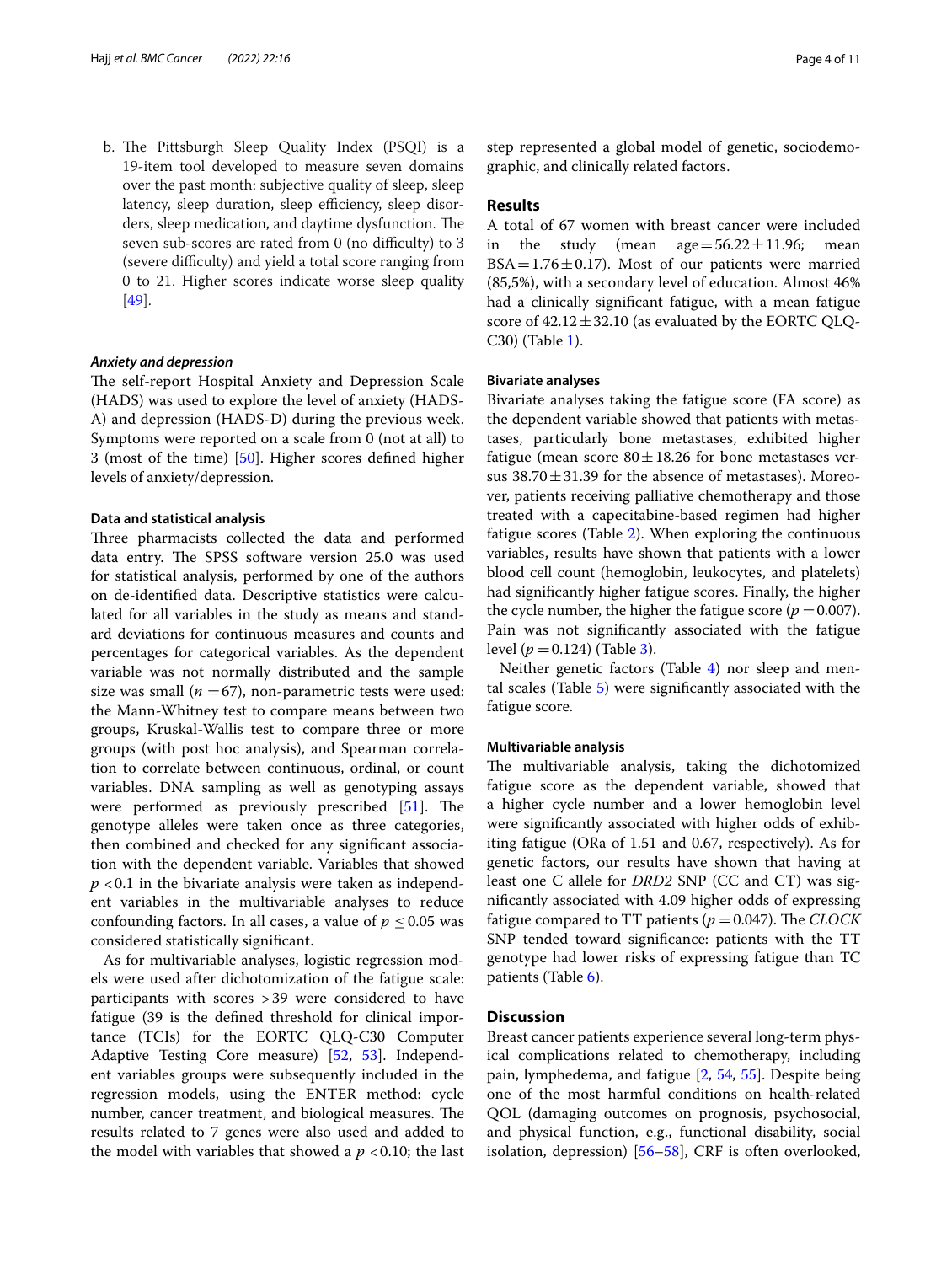#### <span id="page-4-0"></span>**Table 1** Sociodemographic and baseline characteristics (*N*=67)

|                                                              |                                    | Frequency (%) |
|--------------------------------------------------------------|------------------------------------|---------------|
| Gender                                                       | Female                             | 67 (100%)     |
| Nationality                                                  | Lebanese                           | 60 (89.6%)    |
|                                                              | Syrian                             | 5(7.5%)       |
|                                                              | Other                              | 2(3%)         |
| Marital status                                               | Single                             | 8 (11.9%)     |
|                                                              | Married                            | 58 (86.6%)    |
|                                                              | Widowed                            | $1(1.5\%)$    |
| Level of education <sup>a</sup>                              | Elementary                         | $9(13.8\%)$   |
|                                                              | Secondary                          | 41 (63.1%)    |
|                                                              | University                         | 15 (23.1%)    |
| Profession/Work                                              | N <sub>o</sub>                     | 45 (67.2%)    |
|                                                              | Yes                                | 22 (32.8.%)   |
|                                                              | Mean $\pm$ Standard Deviation (SD) |               |
| Age (years)                                                  | $56.22 \pm 11.96$                  |               |
| Body Mass Index (BMI; Kg/m <sup>2</sup> )                    | $26.06 \pm 3.79$                   |               |
| Body Surface Area (BSA; m <sup>2</sup> )                     | $1.76 \pm 0.17$                    |               |
| Pain VAS score                                               | $1.27 \pm 2.08$                    |               |
| <b>Fatigue Score</b>                                         | $42.12 \pm 32.10$                  |               |
| ■ Fatigue > 39 (clinically significant fatigue) <sup>b</sup> | 31 (46.3%)                         |               |
| Fatigue < 39 (no clinical fatigue) <sup>b</sup>              | 36 (56.7%)                         |               |
| Sleep evaluation                                             |                                    |               |
| Insomnia Severity Index (ISI) score                          | $8.88 \pm 6.35$                    |               |
| Pittsburgh Sleep Quality Index (PSQI) score                  | $8.20 \pm 4.33$                    |               |
| <b>Psychological factors</b>                                 |                                    |               |
| HADS-A                                                       | $7.18 \pm 4.98$                    |               |
| HADS-D                                                       | $6.67 \pm 4.41$                    |               |

<sup>a</sup> Some variables did not sum up to 67 due to missing data

 $^{\rm b}$  The score of 39 is the defined thresholds for clinical importance (TCIs) for the EORTC QLQ-C30 Computer Adaptive Testing Core measure [\[52,](#page-9-13) [53\]](#page-9-14)

mainly because it is not correctly and timely evaluated. Identifying the triggers for CRF is paramount for implementing patient-tailored strategies for prevention and early detection  $[2, 7]$  $[2, 7]$  $[2, 7]$  $[2, 7]$  $[2, 7]$ . This study aimed to assess fatigue severity and associated factors in a sample of patients with breast cancer.

Our results showed that almost half of our patients reported clinically signifcant fatigue, with a mean fatigue score of  $42.12 \pm 32.10$ , similar to what was previously reported in other breast cancer populations using the same scale  $(43.92 \pm 27.43$  and  $42.2 \pm 30.9)$  [[59–](#page-9-19)[61](#page-9-20)].

Regarding the genetic aspect, our study revealed novel signifcant correlations between fatigue and genetic factors, particularly *DRD2* rs6277 and *CLOCK* rs1801260. It could demonstrate that patients who carry at least one C allele (CC and CT) for the c.957C>T (rs6277) of *DRD2* were four times more likely to develop fatigue than TT patients. This SNP affects *DRD2* mRNA stability, thereby infuencing the expression of dopaminergic receptors D2 in the brain  $[62]$  $[62]$ , particularly in the striatal, thalamic, and neocortical areas  $[63]$  $[63]$ , with a possible consequence on

dopamine's signal transduction  $[25]$ . The few studies that examined the efect of rs6277 on physical fatigue have not addressed cancer populations. One research exploring the efects of nicotine on newly exposed individuals has shown that men with TT genotype expressed a decreased fatigue compared to those with CT/CC genotypes  $[64]$  $[64]$ . The exact mechanism explaining this observation is yet to be explored.

Another genetic factor that tended toward signifcance was the SNP of *CLOCK*: patients with TC genotype for the rs1801260 of *CLOCK* had higher risks of exhibiting fatigue than TT patients. To the best of our knowledge, this study is the frst to demonstrate a direct association between this polymorphism and CRF in breast cancer patients. However, previous research among noncancer patients could correlate the C-allele in the SNP rs1801260 of *CLOCK* with eveningness, leading to lower morning physical activity [\[33](#page-8-32)]. The SNP c.3111  $T>C$  is located in the 3'-untranslated region; it modifies sleep homeostasis by altering the patient's biological clock, resulting in abnormalities in physiological processes and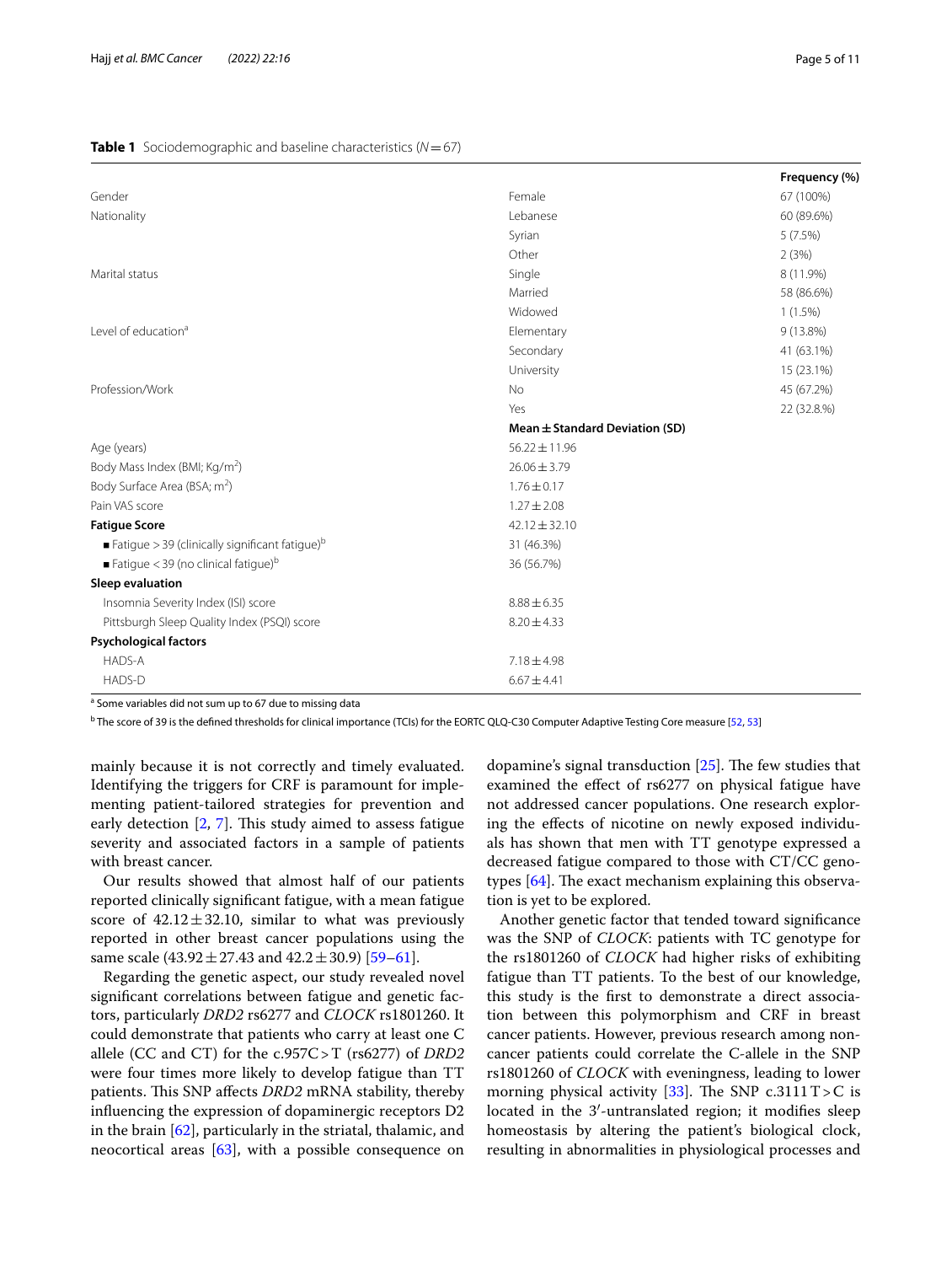<span id="page-5-0"></span>**Table 2** FA score, sociodemographic characteristics, and risk factors

| Characteristic ( $n = 67$ )  | Mean (SD)     | Mean rank | <i>p</i> -value |
|------------------------------|---------------|-----------|-----------------|
| Nationality                  |               |           |                 |
| Lebanese ( $n = 60$ )        | 41.11 (32.24) | 33.40     | 0.452           |
| Non-Lebanese $(n = 7)$       | 50.79 (31.98) | 39.14     |                 |
| <b>Marital status</b>        |               |           |                 |
| Non married $(n=9)$          | 35.80 (32.29) | 30.22     | 0.524           |
| Married ( $n = 58$ )         | 43.10 (32.24) | 34.59     |                 |
| <b>Education level</b>       |               |           |                 |
| Primary ( $n = 9$ )          | 28.40 (24.29) | 24.89     | 0.097           |
| Secondary ( $n = 41$ )       | 48.51 (31.70) | 36.76     |                 |
| University ( $n = 15$ )      | 34.07 (34.24) | 27.60     |                 |
| Socioeconomic level          |               |           |                 |
| Low $(n=3)$                  | 18.52 (16.97) | 18.83     | 0.177           |
| Middle ( $n = 58$ )          | 44.44 (32.58) | 35.07     |                 |
| High $(n=5)$                 | 24.44 (26.53) | 24.10     |                 |
| <b>Professional activity</b> |               |           |                 |
| Yes $(n=22)$                 | 48.48 (34.55) | 37.55     | 0.289           |
| No ( $n = 45$ )              | 39.01 (30.76) | 32.27     |                 |
| Alcohol                      |               |           |                 |
| No ( $n = 59$ )              | 43.13 (31.36) | 34.64     | 0.460           |
| Yes $(n=8)$                  | 34.72 (38.69) | 29.31     |                 |
| <b>Tobacco</b>               |               |           |                 |
| No $(n = 45)$                | 45.43 (31.14) | 36.01     | 0.353           |
| Yes ( $n = 19$ )             | 37.42 (33.58) | 31.11     |                 |
| Previous smoker ( $n = 3$ )  | 22.22 (38.49) | 22.17     |                 |
| Allergy                      |               |           |                 |
| No ( $n = 62$ )              | 39.96 (31.46) | 32.77     | 0.065           |
| Yes $(n=5)$                  | 68.89 (30.83) | 49.20     |                 |
| Dyslipidemia                 |               |           |                 |
| No ( $n = 56$ )              | 40.08 (31.90) | 32.85     | 0.266           |
| Yes $(n = 11)$               | 52.53 (32.62) | 39.86     |                 |
| <b>Diabetes</b>              |               |           |                 |
| No $(n = 62)$                | 42.11 (33.19) | 33.89     | 0.865           |
| Yes $(n=5)$                  | 42.22 (14.49) | 35.40     |                 |
| Hypertension                 |               |           |                 |
| No ( $n = 50$ )              | 44.00 (32.53) | 35.20     | 0.379           |
| Yes ( $n = 17$ )             | 36.60 (31.12) | 30.47     |                 |
| <b>Oral antidiabetics</b>    |               |           |                 |
| No ( $n = 62$ )              | 42.11 (33.19) | 33.89     | 0.865           |
| Yes $(n=5)$                  | 42.22 (14.49) | 35.40     |                 |
| Antihypertensive drugs       |               |           |                 |
| No ( $n = 52$ )              | 42.52 (32.76) | 34.31     | 0.806           |
| Yes $(n=15)$                 | 40.74 (30.77) | 32.93     |                 |
| Dyslipidemia treatment       |               |           |                 |
| No ( $n = 57$ )              | 39.38 (32.06) | 32.40     | 0.103           |
| Yes ( $n = 10$ )             | 57.78 (39.07) | 43.10     |                 |
| Antidepressant treatment     |               |           |                 |
| No ( $n = 59$ )              | 41.05 (31.17) | 33.47     | 0.542           |
|                              |               | 37.88     |                 |

#### **Table 2** (continued)

| Characteristic ( $n = 67$ )             | Mean (SD)     | Mean rank | p-value |
|-----------------------------------------|---------------|-----------|---------|
| Antipsychotic treatment                 |               |           |         |
| No $(n = 63)$                           | 40.56 (30.80) | 33.21     | 0.178   |
| Yes $(n=4)$                             | 66.67 (47.14) | 46.50     |         |
| Neurogenic pain treatment               |               |           |         |
| No $(n = 64)$                           | 40.45 (31.14) | 33.16     | 0.095   |
| Yes $(n=3)$                             | 77.78 (38.49) | 52.00     |         |
| Notable treatment <sup>a</sup>          |               |           |         |
| No $(n = 60)$                           | 40.86 (32.52) | 32.26     | 0.122   |
| Yes $(n=7)$                             | 58.73 (21.96) | 43.93     |         |
| <b>Metastasis</b>                       |               |           |         |
| No $(n = 60)$                           | 38.70 (31.39) | 31.93     | 0.010   |
| Yes <sup>b</sup> $(n=7)$                | 71.43 (23.00) | 51.71     |         |
| Metastasis type                         |               |           | 0.021   |
| No $(n = 60)$                           | 38.70 (31.39) | 31.93     | Ref     |
| Bone $(n=5)$                            | 80.00 (18.26) | 56.30     | 0.011   |
| Pulmonary ( $n = 2$ )                   | 50.00 (23.57) | 40.25     | 0.945   |
| Chemotherapy type                       |               |           | 0.005   |
| Palliative $(n = 7)$                    | 71.43 (23.00) | 50.71     | Ref     |
| Adjuvant ( $n = 44$ )                   | 34.63 (31.16) | 28.47     | 0.010   |
| Neoadjuvant ( $n = 16$ )                | 52.08 (28.60) | 39.50     | 0.332   |
| Cyclophosphamide treatment <sup>c</sup> |               |           |         |
| No $(n = 36)$                           | 49.38 (31.02) | 38.13     | 0.057   |
| Yes $(n = 31)$                          | 33.69 (31.75) | 29.21     |         |
| Capecitabine treatment <sup>c</sup>     |               |           |         |
| No $(n = 62)$                           | 39.07 (31.09) | 32.20     | 0.007   |
| Yes $(n=5)$                             | 80.00 (18.26) | 56.30     |         |
|                                         |               |           |         |

Numbers in bold are signifcant results (*p* <0.05)

<sup>a</sup> These treatments include benzodiazepines (alprazolam, bromazepam, clonazepam, lorazepam), opioids (tramadol and codeine) and zolpidem **b** Patients with metastasis were not considered as having a relapsed breast

cancer (thus not excluded) because they had a primary diagnosis of metastatic breast cancer

<sup>c</sup> Other treatment types did not give significant results

sleep-wake cycles [\[65](#page-9-24), [66\]](#page-9-25). Since fatigue is biologically regulated by sleep-wake homeostasis, sleep disruptions can be a potential risk factor for fatigue. Thus, our results are consistent with previous fndings showing an association between fatigue and circadian rhythm disruptions [[67,](#page-9-26) [68](#page-9-27)].

The study of the biological and clinical factors revealed that a lower hemoglobin level is associated with higher odds of expressing fatigue. Hematological toxicities are a considerable challenge in breast cancer management. They can be related to many factors, including chemotherapy-induced bone marrow suppression  $[69]$  $[69]$  $[69]$ , nutritional deficiency, vomiting, and cancer/chemotherapy-induced infammatory syndrome. Infammatory cytokines produced in cancer patients lead to the upregulation of hepcidin, a protein that blocks the release of iron to transferrin (iron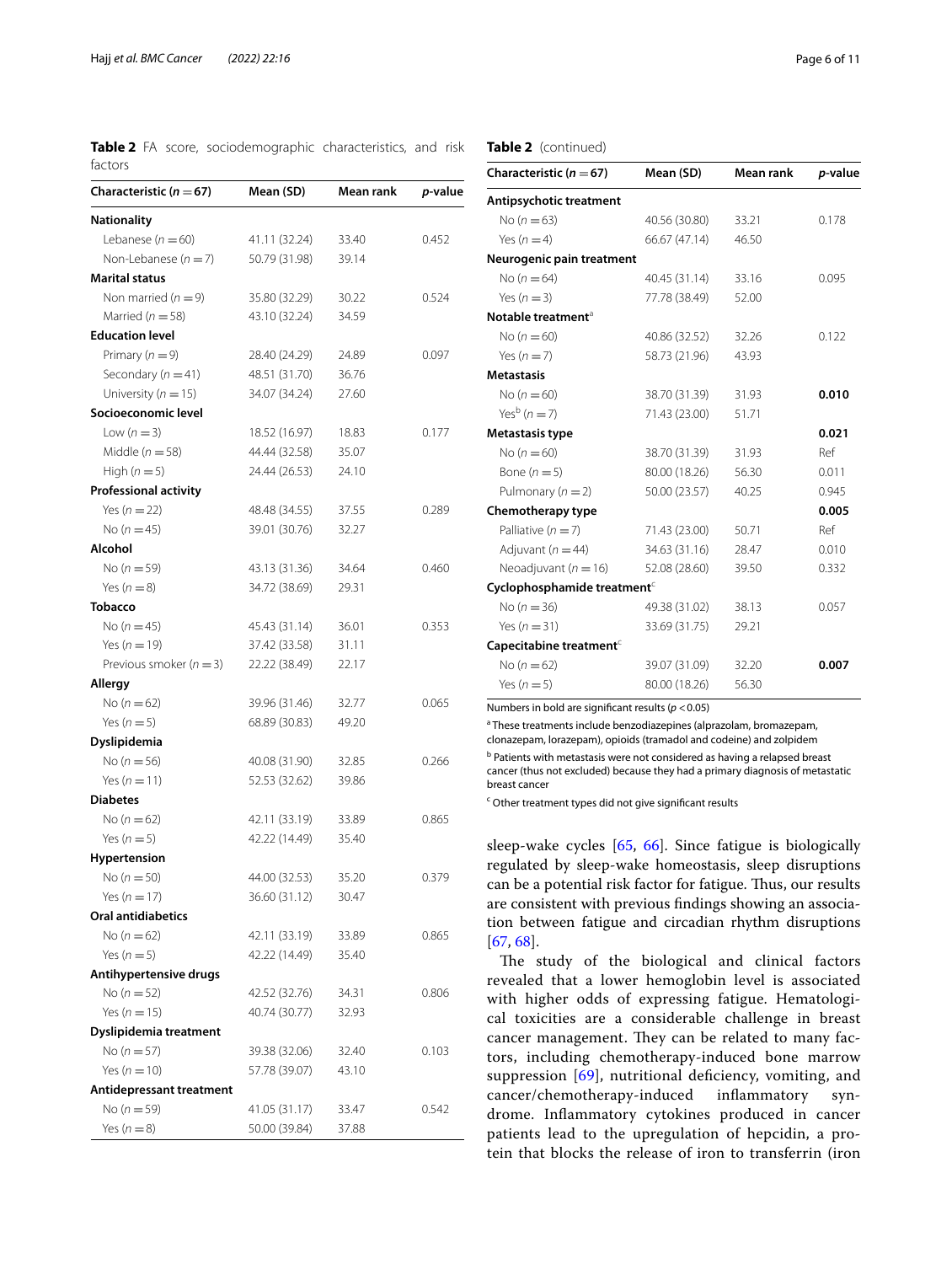<span id="page-6-0"></span>**Table 3** Correlation between FA score and continuous variables

|                              | Aae   | Weiaht | Heiaht | BMI   | BSA   |          |          |          |          | Creatinine Hemoglobin Leukocytes Platelets Cyclenumber VAS score |       |
|------------------------------|-------|--------|--------|-------|-------|----------|----------|----------|----------|------------------------------------------------------------------|-------|
| Correlation<br>with FA score | 0.100 | 0.118  | 0.180  | 0.011 | 0.165 | $-0.006$ | $-0.335$ | $-0.297$ | $-0.319$ | 0.329                                                            | 0.190 |
| <i>p</i> -value              | 0.421 | 0.343  | 0.144  | 0.933 | 0.182 | 0.963    | 0.007    | 0.017    | 0.010    | 0.007                                                            | 0.124 |

Numbers in bold are statistically significant *p*-values; All other variables not mentioned in this table showed a *p* > 0.15 for dependent variables in the bivariate analysis

<span id="page-6-1"></span>**Table 4** Fatigue and genetic characteristics

| Characteristic ( $n = 67$ )        | Mean (SD)     | Mean rank | p-value |
|------------------------------------|---------------|-----------|---------|
| ABCB1 rs1045642                    |               |           |         |
| $CC (n = 11)$                      | 36.36 (26.80) | 30.45     | 0.572   |
| $CT (n = 27)$                      | 34.29 (34.29) | 35.87     |         |
| $TT(n=27)$                         | 38.68 (32.67) | 31.17     |         |
| COMT rs4680                        |               |           |         |
| $VV (n = 18)$                      | 42.59 (35.80) | 33.06     | 0.814   |
| $VM (n = 32)$                      | 28.77 (28.77) | 32.45     |         |
| $MM (n = 16)$                      | 47.92 (36.00) | 36.09     |         |
| <b>COMT rs4680</b> (VV & VM) vs MM |               |           |         |
| $MM (n = 16)$                      | 47.92 (36.00) | 36.09     | 0.527   |
| $VV & VM(n = 50)$                  | 40.67 (31.15) | 32.67     |         |
| OPRM1 rs1799971                    |               |           |         |
| AA $(n = 52)$                      | 43.16 (31.40) | 34.07     | 0.637   |
| AG ( $n = 14$ )                    | 39.68 (36.39) | 31.39     |         |
| $GG (n = 0)$                       |               |           |         |
| CLOCK rs1801260                    |               |           |         |
| $TT(n = 24)$                       | 42.59 (33.20) | 28.71     | 0.933   |
| TC $(n = 32)$                      | 43.75 (30.26) | 28.34     |         |
| $CC (n = 0)$                       |               |           |         |
| PER2 rs934945                      |               |           |         |
| $GG (n = 40)$                      | 37.78 (32.79) | 30.69     | 0.318   |
| $GA (n = 23)$                      | 48.79 (30.47) | 37.61     |         |
| AA $(n=3)$                         | 55.56 (38.49) | 39.50     |         |
| PER2 rs934945 (GG & GA) vs AA      |               |           |         |
| $GG & GA (n = 63)$                 | 41.80 (32.16) | 33.21     | 0.572   |
| AA $(n=3)$                         | 55.56 (38.49) | 39.50     |         |
| PER2 rs934945 GG vs (GA & AA)      |               |           |         |
| $GA & AA (n = 26)$                 | 30.67 (30.67) | 37.83     | 0.132   |
| $GG (n = 40)$                      | 32.79 (32.79) | 30.69     |         |
| CRY2 rs10838524                    |               |           |         |
| $GG (n = 22)$                      | 44.44 (31.80) | 35.18     | 0.564   |
| AG $(n = 31)$                      | 44.09 (32.26) | 34.39     |         |
| AA $(n = 13)$                      | 35.04 (34.50) | 28.54     |         |
| CRY2 rs10838524 (GG & GA) vs AA    |               |           |         |
| AA $(n = 13)$                      | 35.04 (34.50) | 28.54     | 0.289   |
| GG & GA $(n = 53)$                 | 44.23 (31.76) | 34.72     |         |
| DRD2 rs6277                        |               |           |         |
| $CC (n = 9)$                       | 59.26 (31.43) | 40.72     | 0.128   |
| $CT (n = 24)$                      | 42.59 (31.03) | 31.67     |         |
| $TT(n=28)$                         | 34.52 (31.77) | 27.30     |         |
| <b>DRD2 rs6277</b> (CC & CT) vs TT |               |           |         |
| $TT(n = 28)$                       | 34.52 (31.77) | 27.30     | 0.126   |
| $CC & CT (n = 33)$                 | 47.14 (31.55) | 34.14     |         |

transporter)  $[70, 71]$  $[70, 71]$  $[70, 71]$  $[70, 71]$  $[70, 71]$ . This process results in anemia, with a reduced erythropoietic response to anemia and decreased oxygen transfer to tissues and muscles  $[72]$  $[72]$  $[72]$ , explaining the subsequent fatigue. Therefore, in fatigue management, clinicians should highlight the importance of assessing correctly and treating anemia, whether by blood transfusions or erythropoietin (mainly epoetin alfa) as stated by international guidelines (American Society of Clinical Oncology (ASCO) and European Society for Medical Oncology (ESMO) [[73](#page-9-32), [74\]](#page-9-33)). Such an approach considerably improves hemoglobin levels and quality of life during chemotherapy among breast cancer patients [[75–](#page-9-34)[77](#page-9-35)].

Finally, our results revealed that the risk of fatigue signifcantly increased with the number of chemotherapy cycles, in agreement with previous fndings showing that breast cancer patients undergoing chemotherapy reported more fatigue over time compared to baseline [[78–](#page-9-36)[81\]](#page-10-0). This fatigue is consequent to cumulative factors precipitating CRF, e.g., chemotherapy [\[82](#page-10-1)], pain, depression, anxiety, emotional distress, sleep disturbance, cachexia, anemia [[83,](#page-10-2) [84](#page-10-3)].

#### **Limitations and strengths**

Our study has several limitations, especially related to the small sample size for genetic analyses and the absence of baseline evaluation (frst chemotherapy cycle) since patients could have exhibited fatigue even before starting chemotherapy regimens. Moreover, some modifable determinants that could signifcantly infuence fatigue were not reported, such as physical activity and nutritional status (even if the BMI can be a surrogate measure of nutrition status [[3,](#page-8-2) [85](#page-10-4)]). Indeed, several studies reported that a good nutritional status and high physical functioning improve HRQoL in breast cancer patients [\[3](#page-8-2),

<span id="page-6-2"></span>**Table 5** Sleep and mental scales correlations with FA score

|                                    | <b>ISI scale</b> | <b>PSOI scale</b> | <b>HADS-A</b> | <b>HADS-D</b> |
|------------------------------------|------------------|-------------------|---------------|---------------|
| Correlation with 0.105<br>FA scale |                  | 0.078             | 0.102         | 0.084         |
| <i>p</i> -value                    | 0.402            | 0.532             | 0.410         | 0.500         |

*Abbreviations*: *ISI* Insomnia severity index, *PSQI* Pittsburgh Sleep Quality Index, *HADS-A* HADS anxiety subscale, *HADS-D* HADS depression subscale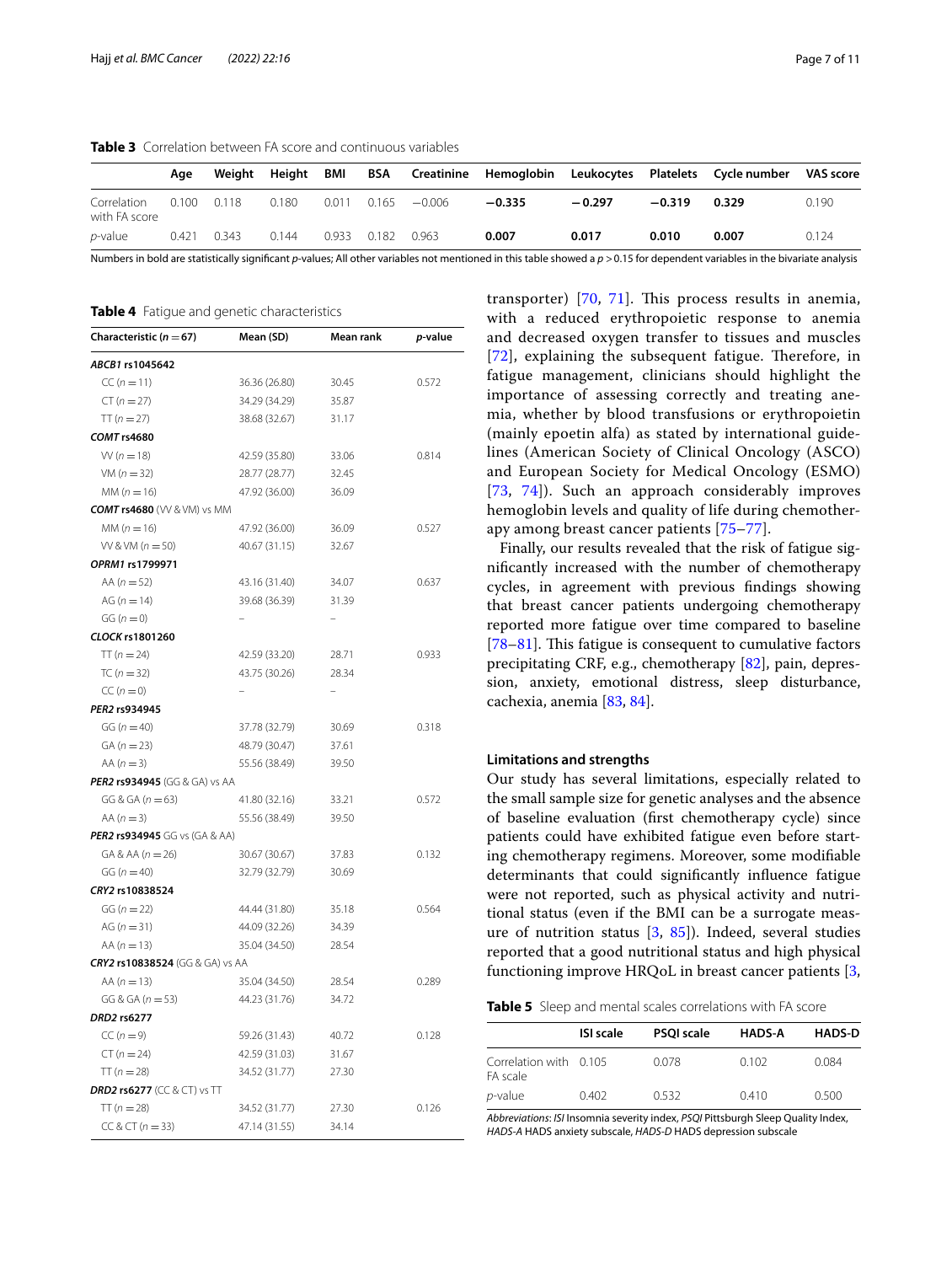<span id="page-7-0"></span>

|  | Table 6 Multivariable analysis using logistic regressions |  |  |  |  |
|--|-----------------------------------------------------------|--|--|--|--|
|--|-----------------------------------------------------------|--|--|--|--|

| <b>Factor</b>                                            | ORa                 | 95% CI         | p-value |
|----------------------------------------------------------|---------------------|----------------|---------|
| Model 1: Cycle number                                    |                     |                |         |
| Cycle number                                             | 1.44                | $1.12 - 1.85$  | 0.004   |
| Model 2: Cycle number plus chemotherapy type and factors |                     |                |         |
| Cycle number                                             | 1.51                | $1.07 - 2.12$  | 0.018   |
| Chemotherapy type                                        |                     |                | 0.254   |
| Adjuvant vs Neoadjuvant                                  | 0.29                | $0.02 - 3.55$  | 0.333   |
| Palliative vs Neoadjuvant                                | 0.77                | $0.05 - 10.95$ | 0.844   |
| Capecitabine                                             | $767 \times 10^{6}$ | 0 - Indefinite | 1.000   |
| Cyclophosphamide                                         | 1.80                | $0.46 - 7.01$  | 0.400   |
| Neuropathic pain treatment                               | 1.18                | $0.08 - 18.03$ | 0.904   |
| Model 3: Biological measures                             |                     |                |         |
| Hemoglobin                                               | 0.67                | $0.45 - 0.99$  | 0.046   |
| Leucocytes                                               | 1.00                | $1.00 - 1.00$  | 0.189   |
| Platelets                                                | 1.00                | $1.00 - 1.00$  | 0.733   |
| <b>Model 4: Genes</b>                                    |                     |                |         |
| ABCB1 rs1045642                                          | 0.92                | $0.40 - 2.12$  | 0.848   |
| CLOCK rs1801260 TT vs TC                                 | 0.29                | $0.07 - 1.15$  | 0.077   |
| COMT rs4680 (V/V & V/M vs M/M)                           | 1.37                | $0.29 - 6.38$  | 0.693   |
| PER2 rs934945 (GG & GA) vs AA                            | 0.56                | $0.02 - 13.02$ | 0.716   |
| CRY2 rs10838524 (GG & GA) vs AA                          | 3.12                | $0.44 - 21.89$ | 0.253   |
| DRD2 rs6277 (CC & CT vs TT)                              | 4.09                | $1.02 - 16.48$ | 0.047   |
| Model 5: Full factor model <sup>a</sup>                  |                     |                |         |
| Cycle number                                             | 1.36                | $0.98 - 1.89$  | 0.066   |
| CLOCK rs1801260 TT vs TC                                 | 0.29                | $0.07 - 1.29$  | 0.104   |
| DRD2 rs6277 (CC & CT vs TT)                              | 3.79                | $0.84 - 17.20$ | 0.084   |
| Hemoglobin                                               | 0.38                | $0.50 - 1.30$  | 0.376   |

<sup>a</sup> Factors with *p*-value < 0.10 from other models were introduced

[85–](#page-10-4)[87](#page-10-5)]. Finally, although fatigue was evaluated with a tool validated in cancer patients (EORTC QLQ-C30), the use of other extensive and specifc scales, such as the recently Arabic validated EORTC QLQ-BR23 [\[88](#page-10-6)], the Functional Assessment of Chronic Illness Therapy-Fatigue (FACIT-F)  $[89]$  $[89]$ , or the Fatigue Inventory-20 (MFI-20)  $[90]$  $[90]$  would have allowed a better evaluation of all fatigue effects and aspects.

However, despite the small sample size, multivariable analyses identifed several genetic factors that have been rarely explored for their association with fatigue.

Future longitudinal studies, using a larger sample and more specifc scales to evaluate fatigue, are needed to confrm our preliminary fndings and explore their potential translation into clinical practice.

#### **Conclusions**

Our study showed that anemic breast cancer patients with a high number of chemotherapy cycles and those carrying at least one C allele for *DRD2* and *CLOCK* SNPs are at greater risk of exhibiting fatigue. Since no previous research has reported such genetic results, future studies are necessary to confrm our fndings, allowing clinicians to prioritize the management of patients at higher risks of fatigue during chemotherapy and tailor physical/psychological/cognitive-behavioral interventions to mitigate CRF while improving the quality of life of patients and their families.

#### **Abbreviations**

ASCO: American Society of Clinical Oncology; BBB: blood-brain barrier; BMI: Body mass index; BSA: Body Surface Area; CBC: Complete blood count; ClCr: Creatinine clearance; *CLOCK*: Circadian Locomotor Output Cycles Kaput gene; COMT: Catechol-O-methyl transferase (protein); *COMT*: Catechol-O-methyl transferase gene; CRF: Cancer-related fatigue; *CRY2*: Cryptochrome circadian Regulator 2 gene; *DRD2*: dopamine receptor D2 gene; EORTC QLQ-C30: The European Organization for Research and Treatment of Cancer quality of life questionnaire; ESMO: European Society for Medical Oncology; FA: Fatigue; FACIT: Functional Assessment of Chronic Illness Therapy system of Quality of Life questionnaires; FACIT-F: Functional Assessment of Chronic Illness Therapy - Fatigue; HADS-A: Hospital Anxiety and Depression Scale; anxiety subscale; HADS-D: Hospital Anxiety and Depression Scale; depression subscale; HDF: Hôtel-Dieu de France; HPA: hypothalamic-pituitary-adrenal; HRQoL: Healthrelated quality of life; ISI: Insomnia Severity Index; MFI-20: Fatigue Inventory-20; MOR: μ-opioid receptor; P-gp: P-glycoprotein; *PER2*: Period 2 gene; PSQI: Pittsburgh Sleep Quality Index; QOL: Quality of life; SNP: Single nucleotide polymorphism; TCI: thresholds for clinical importance; VAS: Visual analogue scale.

#### **Acknowledgements**

The authors would like to thank all the physicians and students (namely, Dr. Fadi Nasr, Dr. Fadi El Karak, Dr. Aya Awad, Dr. Tamara Nehmé, Dr. Bashar ElJebbawi, Dr. Christina Chemaly) who helped recruit patients at the Hôtel-Dieu de France Hospital (Beirut, Lebanon). This work was supported by the fnancial support of the Saint-Joseph University (Conseil de la recherche: FPH71).

#### **Authors' contributions**

Aline HAJJ (AH), Rami CHAMOUN (RC), Pascale SALAMEH (PS), Rita KHOURY (RK), Roula HACHEM (RH), Hala SACRE (HS), Georges CHAHINE (GC), Joseph KATTAN (JK), Lydia RABBAA KHABBAZ (LRK). AH designed the study. LRK contributed to the design. AH, RC and PS managed the literature search and analyses. RK, RH, GC and JK included the patients and performed the clinical assessment. PS undertook the statistical analysis. AH and RC wrote the frst draft of the manuscript. HS edited the whole article for English language and intellectual content. LRK and JK supervised the whole process and critically reviewed the article. All authors contributed to the critically intellectual revision of the fnal manuscript and gave fnal approval of the version to be submitted/published.

#### **Funding**

This work was supported by the "Conseil de la recherche" of the Saint-Joseph University (FPH71).

#### **Availability of data and materials**

The datasets generated and/or analyzed during the current study are not publicly available due to the fact that the study is still ongoing on other cancer populations (other than breast cancer), but are available from the corresponding author on reasonable request.

#### **Declarations**

#### **Ethics approval and consent to participate**

All experimental protocols were approved by Hôtel-Dieu de France Hospital ethical committee (HDF, CEHDF1016, July 2017). All methods were carried out in accordance with relevant guidelines and regulations. Participants were fully informed of the purpose and procedures of the study and had the adequate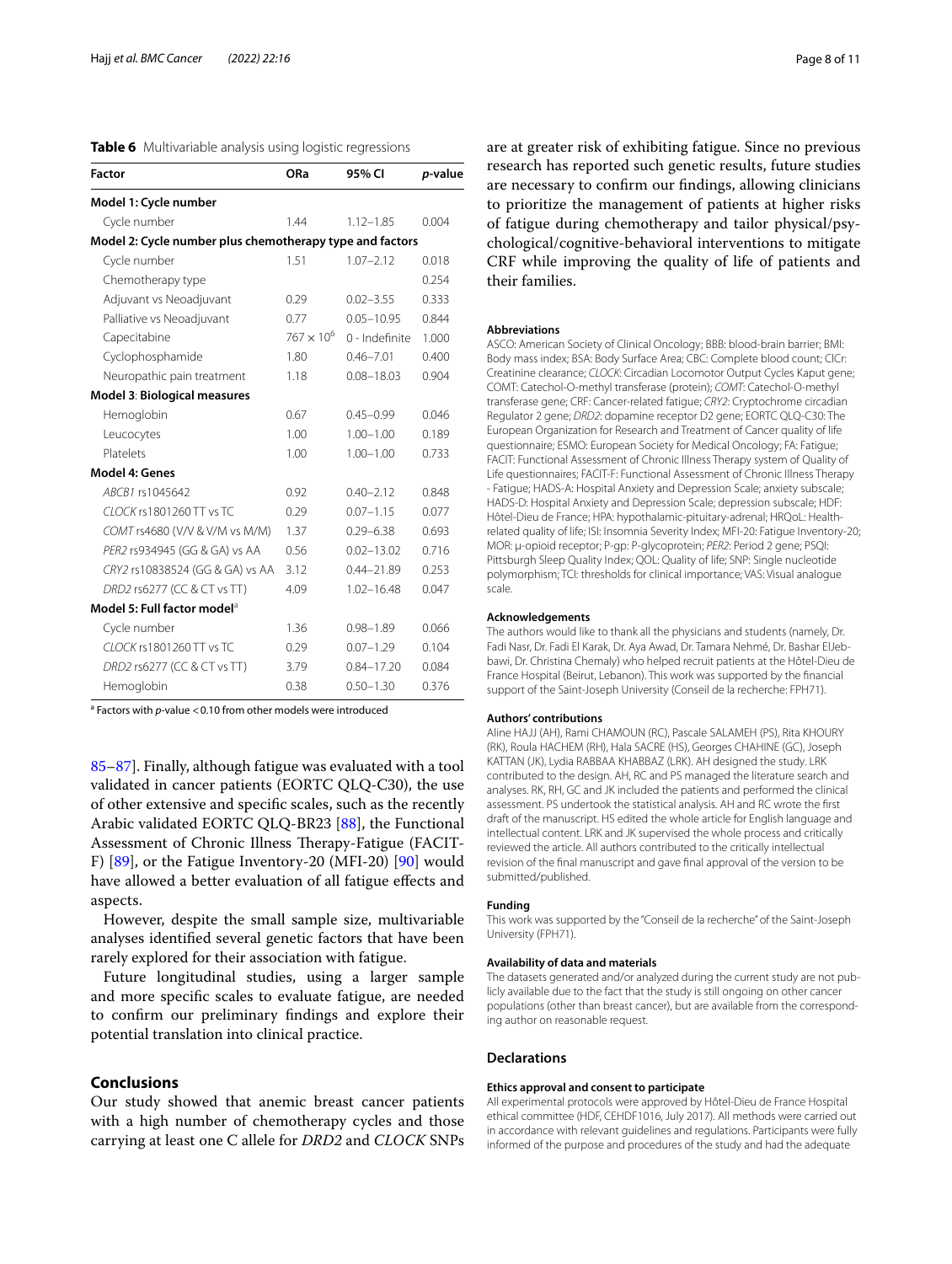time to ask questions and ponder about their voluntary participation. A written informed consent was obtained from all patients before enrollment.

#### **Consent for publication**

Not applicable.

#### **Competing interests**

The authors have no conficts of interest to disclose.

#### **Author details**

<sup>1</sup> Faculty of Pharmacy, Saint-Joseph University of Beirut, Beirut, Lebanon.<br><sup>2</sup>Laboratoire de Pharmacologie, Pharmacie Clinique et Contrôle de Qual Laboratoire de Pharmacologie, Pharmacie Clinique et Contrôle de Qualité des Médicaments, Faculty of Pharmacy, Saint-Joseph University of Beirut, Beirut, Lebanon.<sup>3</sup> INSPECT-LB (Institut National de Santé Publique, d'Épidémiologie Clinique et de Toxicologie-Liban), Beirut, Lebanon. <sup>4</sup>Faculty of Pharmacy, Lebanese University, Beirut, Lebanon. <sup>5</sup>University of Nicosia Medical School, Nicosia, Cyprus. <sup>6</sup>Department of Hemato-Oncology, Hôtel-Dieu de France Hospital, Faculty of Medicine, Saint-Joseph University of Beirut, Beirut, Lebanon.

# Received: 9 June 2021 Accepted: 25 November 2021<br>Published online: 03 January 2022

#### **References**

- <span id="page-8-0"></span>1. Sung H, Ferlay J, Siegel RL, Laversanne M, Soerjomataram I, Jemal A, et al. Global cancer statistics 2020: GLOBOCAN estimates of incidence and mortality worldwide for 36 cancers in 185 countries. CA Cancer J Clin. 2021;71(3):209–49.
- <span id="page-8-1"></span>2. Invernizzi M, Kim J, Fusco N. Editorial: quality of life in breast cancer patients and survivors. Front Oncol. 2020;10:620574.
- <span id="page-8-2"></span>3. Berger AM, Walker SN. An explanatory model of fatigue in women receiving adjuvant breast cancer chemotherapy. Nurs Res. 2001;50(1):42–52.
- <span id="page-8-3"></span>4. Bardwell WA, Ancoli-Israel S. Breast cancer and fatigue. Sleep Med Clin. 2008;3(1):61–71.
- <span id="page-8-4"></span>5. Barsevick A, Frost M, Zwinderman A, Hall P, Halyard M, Consortium G. I'm so tired: biological and genetic mechanisms of cancer-related fatigue. Qual Life Res. 2010;19(10):1419–27.
- <span id="page-8-5"></span>6. Jaremka LM, Fagundes CP, Glaser R, Bennett JM, Malarkey WB, Kiecolt-Glaser JK. Loneliness predicts pain, depression, and fatigue: understanding the role of immune dysregulation. Psychoneuroendocrinology. 2013;38(8):1310–7.
- <span id="page-8-6"></span>7. Invernizzi M, de Sire A, Lippi L, Venetis K, Sajjadi E, Gimigliano F, et al. Impact of rehabilitation on breast cancer related fatigue: a pilot study. Front Oncol. 2020;10:556718.
- <span id="page-8-7"></span>8. Bower JE. Cancer-related fatigue--mechanisms, risk factors, and treatments. Nat Rev Clin Oncol. 2014;11(10):597–609.
- <span id="page-8-8"></span>9. Palesh O, Scheiber C, Kesler S, Mustian K, Koopman C, Schapira L. Management of side efects during and post-treatment in breast cancer survivors. Breast J. 2018;24(2):167–75.
- <span id="page-8-9"></span>10. Takano T, Matsuda A, Ishizuka N, Ozaki Y, Suyama K, Tanabe Y, et al. Efectiveness of self-help workbook intervention on quality of life in cancer patients receiving chemotherapy: results of a randomized controlled trial. BMC Cancer. 2021;21(1):588.
- <span id="page-8-10"></span>11. Bower JE, Ganz PA, Aziz N. Altered cortisol response to psychologic stress in breast cancer survivors with persistent fatigue. Psychosom Med. 2005;67(2):277–80.
- <span id="page-8-11"></span>12. Crosswell AD, Lockwood KG, Ganz PA, Bower JE. Low heart rate variability and cancer-related fatigue in breast cancer survivors. Psychoneuroendocrinology. 2014;45:58–66.
- <span id="page-8-12"></span>13. Fagundes CP, Murray DM, Hwang BS, Gouin JP, Thayer JF, Sollers JJ 3rd, et al. Sympathetic and parasympathetic activity in cancer-related fatigue: more evidence for a physiological substrate in cancer survivors. Psychoneuroendocrinology. 2011;36(8):1137–47.
- <span id="page-8-13"></span>14. Bower JE, Ganz PA, Irwin MR, Kwan L, Breen EC, Cole SW. Infammation and behavioral symptoms after breast cancer treatment: do fatigue, depression, and sleep disturbance share a common underlying mechanism? J Clin Oncol. 2011;29(26):3517–22.
- <span id="page-8-14"></span>15. Bower JE, Ganz PA, Aziz N, Fahey JL, Cole SW. T-cell homeostasis in breast cancer survivors with persistent fatigue. J Natl Cancer Inst. 2003;95(15):1165–8.
- <span id="page-8-15"></span>16. Jacobsen PB, Donovan KA, Weitzner MA. Distinguishing fatigue and depression in patients with cancer. Semin Clin Neuropsychiatry. 2003;8(4):229–40.
- <span id="page-8-16"></span>17. Roscoe JA, Kaufman ME, Matteson-Rusby SE, Palesh OG, Ryan JL, Kohli S, et al. Cancer-related fatigue and sleep disorders. Oncologist. 2007;12(Suppl 1):35–42.
- <span id="page-8-17"></span>18. Jacobsen PB, Hann DM, Azzarello LM, Horton J, Balducci L, Lyman GH. Fatigue in women receiving adjuvant chemotherapy for breast cancer: characteristics, course, and correlates. J Pain Symptom Manag. 1999;18(4):233–42.
- <span id="page-8-18"></span>19. Berger AM. Patterns of fatigue and activity and rest during adjuvant breast cancer chemotherapy. Oncol Nurs Forum. 1998;25(1):51–62.
- <span id="page-8-19"></span>20. Collado-Hidalgo A, Bower JE, Ganz PA, Cole SW, Irwin MR. Infammatory biomarkers for persistent fatigue in breast cancer survivors. Clin Cancer Res. 2006;12(9):2759–66.
- <span id="page-8-20"></span>21. Wang T, Yin J, Miller AH, Xiao C. A systematic review of the association between fatigue and genetic polymorphisms. Brain Behav Immun. 2017;62:230–44.
- <span id="page-8-26"></span>22. Fernandez-de-las-Penas C, Fernandez-Lao C, Cantarero-Villanueva I, Ambite-Quesada S, Rivas-Martinez I, del Moral-Avila R, et al. Catechol-O-methyltransferase genotype (Val158met) modulates cancer-related fatigue and pain sensitivity in breast cancer survivors. Breast Cancer Res Treat. 2012;133(2):405–12.
- <span id="page-8-21"></span>23. Armstrong TS, Vera E, Zhou R, Acquaye AA, Sullaway CM, Berger AM, et al. Association of genetic variants with fatigue in patients with malignant glioma. Neurooncol Pract. 2018;5(2):122–8.
- <span id="page-8-22"></span>24. Miller AH, Jones JF, Drake DF, Tian H, Unger ER, Pagnoni G. Decreased basal ganglia activation in subjects with chronic fatigue syndrome: association with symptoms of fatigue. PLoS One. 2014;9(5):e98156.
- <span id="page-8-24"></span>25. Hirvonen MM, Laakso A, Nagren K, Rinne JO, Pohjalainen T, Hietala J. C957T polymorphism of dopamine D2 receptor gene afects striatal DRD2 in vivo availability by changing the receptor affinity. Synapse. 2009;63(10):907–12.
- <span id="page-8-23"></span>26. Park JY, Lengacher CA, Reich RR, Alinat CB, Ramesar S, Le A, et al. Translational genomic research: the role of genetic polymorphisms in MBSR program among breast cancer survivors (MBSR[BC]). Transl Behav Med. 2019;9(4):693–702.
- <span id="page-8-25"></span>27. Khasar SG, Green PG, Miao FJ, Levine JD. Vagal modulation of nociception is mediated by adrenomedullary epinephrine in the rat. Eur J Neurosci. 2003;17(4):909–15.
- <span id="page-8-27"></span>28. Crist RC, Berrettini WH. Pharmacogenetics of OPRM1. Pharmacol Biochem Behav. 2014;123:25–33.
- <span id="page-8-28"></span>29. Bonenberger M, Plener PL, Groschwitz RC, Gron G, Abler B. Polymorphism in the micro-opioid receptor gene (OPRM1) modulates neural processing of physical pain, social rejection and error processing. Exp Brain Res. 2015;233(9):2517–26.
- <span id="page-8-29"></span>30. Bower JE. Cancer-related fatigue: links with infammation in cancer patients and survivors. Brain Behav Immun. 2007;21(7):863–71.
- <span id="page-8-30"></span>31. Van Dongen HP, Caldwell JA Jr, Caldwell JL. Individual diferences in cognitive vulnerability to fatigue in the laboratory and in the workplace. Prog Brain Res. 2011;190:145–53.
- <span id="page-8-31"></span>32. Guess J, Burch JB, Ogoussan K, Armstead CA, Zhang H, Wagner S, et al. Circadian disruption, Per3, and human cytokine secretion. Integr Cancer Ther. 2009;8(4):329–36.
- <span id="page-8-32"></span>33. Garaulet M, Sanchez-Moreno C, Smith CE, Lee YC, Nicolas F, Ordovas JM. Ghrelin, sleep reduction and evening preference: relationships to CLOCK 3111 T/C SNP and weight loss. PLoS One. 2011;6(2):e17435.
- <span id="page-8-33"></span>34. Ebisawa T. Circadian rhythms in the CNS and peripheral clock disorders: human sleep disorders and clock genes. J Pharmacol Sci. 2007;103(2):150–4.
- <span id="page-8-34"></span>35. Clarke R, Leonessa F, Trock B. Multidrug resistance/P-glycoprotein and breast cancer: review and meta-analysis. Semin Oncol. 2005;32(6 Suppl 7):S9–15.
- <span id="page-8-35"></span>36. Zhou SF. Structure, function and regulation of P-glycoprotein and its clinical relevance in drug disposition. Xenobiotica. 2008;38(7–8):802–32.
- <span id="page-8-36"></span>37. Jabir RS, Ho GF, Annuar M, Stanslas J. Association of allelic Interaction of single nucleotide polymorphisms of influx and efflux transporters genes with nonhematologic adverse events of docetaxel in breast cancer patients. Clin Breast Cancer. 2018;18(5):e1173–9.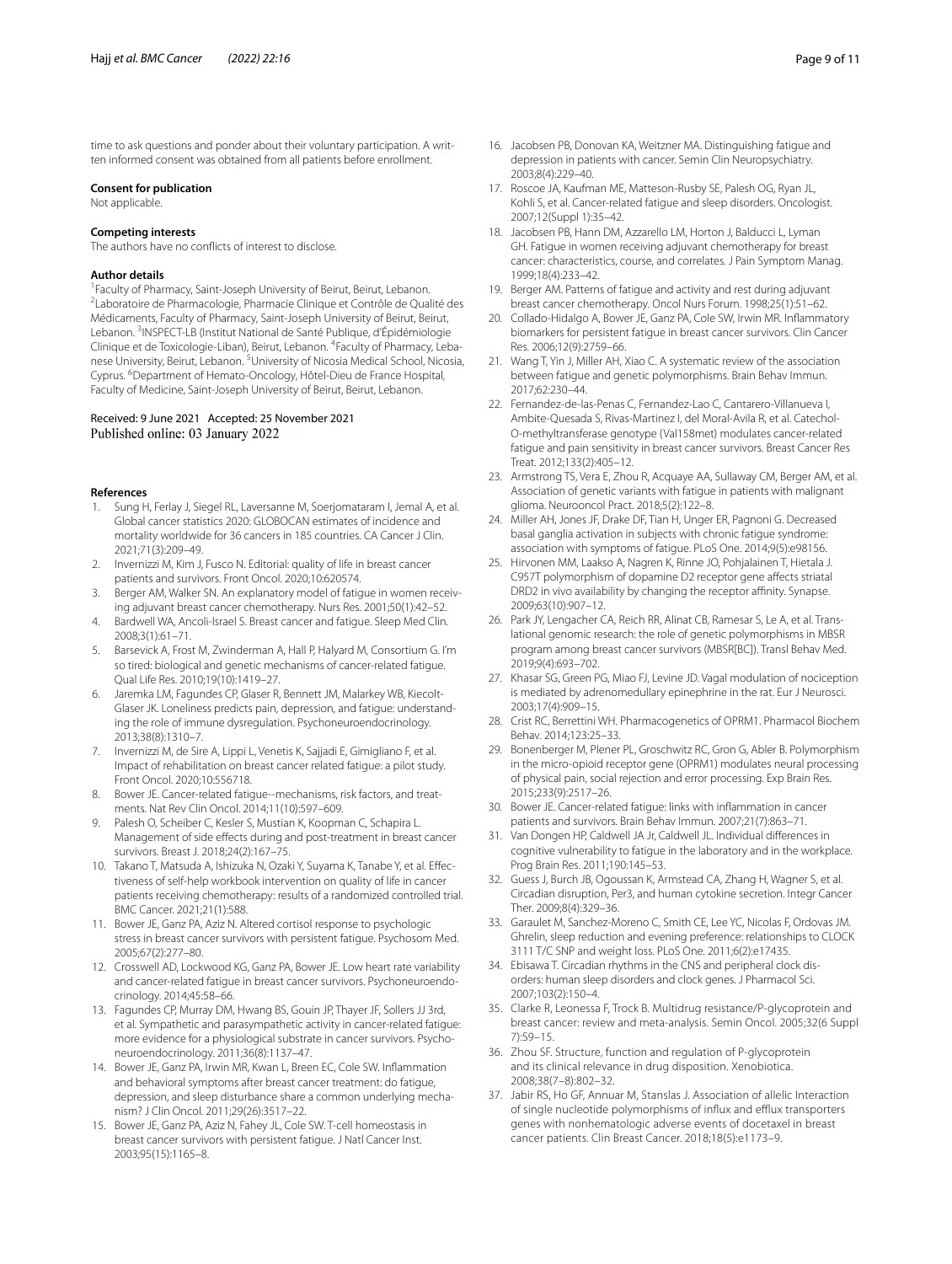- <span id="page-9-0"></span>38. de Castro CL, da Costa Junior LC, Lourenco LV, Seba KS, da Silva TSL, Vianna-Jorge R. Impact of gene polymorphisms on the systemic toxicity to paclitaxel/carboplatin chemotherapy for treatment of gynecologic cancers. Arch Gynecol Obstet. 2019;300(2):395–407.
- <span id="page-9-1"></span>39. Noh T, Walbert T. Brain metastasis: clinical manifestations, symptom management, and palliative care. Handb Clin Neurol. 2018;149:75–88.
- 40. Lee PE, Tierney MC, Wu W, Pritchard KI, Rochon PA. Endocrine treatment-associated cognitive impairment in breast cancer survivors: evidence from published studies. Breast Cancer Res Treat. 2016;158(3):407–20.
- <span id="page-9-2"></span>41. Wagner LI, Gray RJ, Sparano JA, Whelan TJ, Garcia SF, Yanez B, et al. Patientreported cognitive impairment among women with early breast cancer randomly assigned to endocrine therapy alone versus chemoendocrine therapy: results from TAILORx. J Clin Oncol. 2020;38(17):1875–86.
- <span id="page-9-3"></span>42. Medscape, Body Surface Area Based Dosing, Retrieved October 17, 2021 from: [https://reference.medscape.com/calculator/bsa-dosing.](https://reference.medscape.com/calculator/bsa-dosing)
- <span id="page-9-4"></span>43. Verbraecken J, Van de Heyning P, De Backer W, Van Gaal L. Body surface area in normal-weight, overweight, and obese adults. A comparison study. Metabolism. 2006;55(4):515–24.
- <span id="page-9-5"></span>44. What is the Cockcroft-Gault formula for estimating creatinine clearance (CrCl) and how is it used in patients with chronic kidney disease (CKD)? Retrieved October 17, 2021 from: [https://www.medscape.com/answers/](https://www.medscape.com/answers/238798-105315/what-is-the-cockcroft-gault-formula-for-estimating-creatinine-clearance-crcl-and-how-is-it-used-in-patients-with-chronic-kidney-disease-ckd) [238798-105315/what-is-the-cockcroft-gault-formula-for-estimating-creat](https://www.medscape.com/answers/238798-105315/what-is-the-cockcroft-gault-formula-for-estimating-creatinine-clearance-crcl-and-how-is-it-used-in-patients-with-chronic-kidney-disease-ckd) [inine-clearance-crcl-and-how-is-it-used-in-patients-with-chronic-kidney](https://www.medscape.com/answers/238798-105315/what-is-the-cockcroft-gault-formula-for-estimating-creatinine-clearance-crcl-and-how-is-it-used-in-patients-with-chronic-kidney-disease-ckd)[disease-ckd.](https://www.medscape.com/answers/238798-105315/what-is-the-cockcroft-gault-formula-for-estimating-creatinine-clearance-crcl-and-how-is-it-used-in-patients-with-chronic-kidney-disease-ckd)
- <span id="page-9-6"></span>45. CrCl Cockroft-Gault calculator, Retrieved October 17, 2021 from: [https://](https://reference.medscape.com/calculator/51/crcl-cockroft-gault) [reference.medscape.com/calculator/51/crcl-cockroft-gault](https://reference.medscape.com/calculator/51/crcl-cockroft-gault).
- <span id="page-9-7"></span>46. Mierzynska J, Taye M, Pe M, Coens C, Martinelli F, Pogoda K, et al. Reference values for the EORTC QLQ-C30 in early and metastatic breast cancer. Eur J Cancer. 2020;125:69–82.
- <span id="page-9-8"></span>47. Ovayolu O, Ovayolu N, Aytac S, Serce S, Sevinc A. Pain in cancer patients: pain assessment by patients and family caregivers and problems experienced by caregivers. Support Care Cancer. 2015;23(7):1857–64.
- <span id="page-9-9"></span>48. Gehrman PR, Garland SN, Matura LA, Mao J. Insomnia in breast cancer: independent symptom or symptom cluster? Palliat Support Care. 2017;15(3):369–75.
- <span id="page-9-10"></span>49. Akman T, Yavuzsen T, Sevgen Z, Ellidokuz H, Yilmaz AU. Evaluation of sleep disorders in cancer patients based on Pittsburgh sleep quality index. Eur J Cancer Care (Engl). 2015;24(4):553–9.
- <span id="page-9-11"></span>50. Hartung TJ, Friedrich M, Johansen C, Wittchen HU, Faller H, Koch U, et al. The hospital anxiety and depression scale (HADS) and the 9-item patient health questionnaire (PHQ-9) as screening instruments for depression in patients with cancer. Cancer. 2017;123(21):4236–43.
- <span id="page-9-12"></span>51. Hajj A, Hachem R, Khoury R, Nehme T, Hallit S, Nasr F, et al. Clinical and genetic factors associated with the breast cancer-related sleep disorders: the "CAGE-sleep" study-a cross-sectional study. J Pain Symptom Manag. 2021;62:e46.
- <span id="page-9-13"></span>52. Giesinger JM, Loth FLC, Aaronson NK, Arraras JI, Caocci G, Efficace F, et al. Thresholds for clinical importance were established to improve interpretation of the EORTC QLQ-C30 in clinical practice and research. J Clin Epidemiol. 2020;118:1–8.
- <span id="page-9-14"></span>53. Giesinger JM, Loth FLC, Aaronson NK, Arraras JI, Caocci G, Efficace F, et al. Thresholds for clinical importance were defned for the European organisation for research and treatment of cancer computer adaptive testing core-an adaptive measure of core quality of life domains in oncology clinical practice and research. J Clin Epidemiol. 2020;117:117–25.
- <span id="page-9-15"></span>54. Invernizzi M, Lopez G, Michelotti A, Venetis K, Sajjadi E, De Mattos-Arruda L, et al. Integrating biological advances into the clinical management of breast cancer related lymphedema. Front Oncol. 2020;10:422.
- <span id="page-9-16"></span>55. Lim SM, Han Y, Kim SI, Park HS. Utilization of bioelectrical impedance analysis for detection of lymphedema in breast cancer survivors: a prospective cross sectional study. BMC Cancer. 2019;19(1):669.
- <span id="page-9-17"></span>56. Bower JE, Asher A, Garet D, Petersen L, Ganz PA, Irwin MR, et al. Testing a biobehavioral model of fatigue before adjuvant therapy in women with breast cancer. Cancer. 2019;125(4):633–41.
- 57. Puigpinos-Riera R, Serral G, Sala M, Bargallo X, Quintana MJ, Espinosa M, et al. Cancer-related fatigue and its determinants in a cohort of women with breast cancer: the DAMA cohort. Support Care Cancer. 2020;28(11):5213–21.
- <span id="page-9-18"></span>58. Barnes EA, Bruera E. Fatigue in patients with advanced cancer: a review. Int J Gynecol Cancer. 2002;12(5):424–8.
- <span id="page-9-19"></span>59. Oei SL, Thronicke A, Matthes H, Schad F. Assessment of integrative non-pharmacological interventions and quality of life in breast cancer patients using real-world data. Breast Cancer. 2021;28:608.
- 60. Waldmann A, Pritzkuleit R, Raspe H, Katalinic A. The OVIS study: health related quality of life measured by the EORTC QLQ-C30 and -BR23 in German female patients with breast cancer from Schleswig-Holstein. Qual Life Res. 2007;16(5):767–76.
- <span id="page-9-20"></span>61. Matias M, Baciarello G, Neji M, Di Meglio A, Michiels S, Partridge AH, et al. Fatigue and physical activity in cancer survivors: a cross-sectional population-based study. Cancer Med. 2019;8(5):2535–44.
- <span id="page-9-21"></span>62. Backstrom D, Eriksson Domellof M, Granasen G, Linder J, Mayans S, Elgh E, et al. Polymorphisms in dopamine-associated genes and cognitive decline in Parkinson's disease. Acta Neurol Scand. 2018;137(1):91–8.
- <span id="page-9-22"></span>63. Hirvonen MM, Lumme V, Hirvonen J, Pesonen U, Nagren K, Vahlberg T, et al. C957T polymorphism of the human dopamine D2 receptor gene predicts extrastriatal dopamine receptor availability in vivo. Prog Neuro-Psychopharmacol Biol Psychiatry. 2009;33(4):630–6.
- <span id="page-9-23"></span>64. Perkins KA, Lerman C, Coddington S, Jetton C, Karelitz JL, Wilson A, et al. Gene and gene by sex associations with initial sensitivity to nicotine in nonsmokers. Behav Pharmacol. 2008;19(5–6):630–40.
- <span id="page-9-24"></span>65. Ozburn AR, Purohit K, Parekh PK, Kaplan GN, Falcon E, Mukherjee S, et al. Functional implications of the CLOCK 3111T/C single-nucleotide polymorphism. Front Psychiatry. 2016;7:67.
- <span id="page-9-25"></span>66. Lee KY, Song JY, Kim SH, Kim SC, Joo EJ, Ahn YM, et al. Association between CLOCK 3111T/C and preferred circadian phase in Korean patients with bipolar disorder. Prog Neuro-Psychopharmacol Biol Psychiatry. 2010;34(7):1196–201.
- <span id="page-9-26"></span>67. Rogers VE, Zhu S, Mandrell BN, Ancoli-Israel S, Liu L, Hinds PS. Relationship between circadian activity rhythms and fatigue in hospitalized children with CNS cancers receiving high-dose chemotherapy. Support Care Cancer. 2020;28(3):1459–67.
- <span id="page-9-27"></span>68. O'Higgins CM, Brady B, O'Connor B, Walsh D, Reilly RB. The pathophysiology of cancer-related fatigue: current controversies. Support Care Cancer. 2018;26(10):3353–64.
- <span id="page-9-28"></span>69. Matikas A, Foukakis T, Moebus V, Greil R, Bengtsson NO, Steger GG, et al. Dose tailoring of adjuvant chemotherapy for breast cancer based on hematologic toxicities: further results from the prospective PANTHER study with focus on obese patients. Ann Oncol. 2019;30(1):109–14.
- <span id="page-9-29"></span>70. Abdel-Razeq H, Hashem H. Recent update in the pathogenesis and treatment of chemotherapy and cancer induced anemia. Crit Rev Oncol Hematol. 2020;145:102837.
- <span id="page-9-30"></span>71. Rodgers GM 3rd, Becker PS, Blinder M, Cella D, Chanan-Khan A, Cleeland C, et al. Cancer- and chemotherapy-induced anemia. J Natl Compr Cancer Netw. 2012;10(5):628–53.
- <span id="page-9-31"></span>72. Sobrero A, Puglisi F, Guglielmi A, Belvedere O, Aprile G, Ramello M, et al. Fatigue: a main component of anemia symptomatology. Semin Oncol. 2001;28(2 Suppl 8):15–8.
- <span id="page-9-32"></span>73. Bohlius J, Bohlke K, Castelli R, Djulbegovic B, Lustberg MB, Martino M, et al. Management of cancer-associated anemia with erythropoiesisstimulating agents: ASCO/ASH clinical practice guideline update. J Clin Oncol. 2019;37(15):1336–51.
- <span id="page-9-33"></span>74. Aapro M, Beguin Y, Bokemeyer C, Dicato M, Gascon P, Glaspy J, et al. Management of anaemia and iron defciency in patients with cancer: ESMO clinical practice guidelines. Ann Oncol. 2018;29(Suppl 4):iv96–iv110.
- <span id="page-9-34"></span>75. Bekes I, Eichler M, Singer S, Friedl TWP, Harbeck N, Rack B, et al. Impact of granulocyte colony-stimulating factor (G-CSF) and Epoetin (EPO) on hematologic toxicities and quality of life in patients during adjuvant chemotherapy in early breast cancer: results from the multi-center randomized ADEBAR trial. Clin Breast Cancer. 2020;20(6):439–47.
- 76. Hudis CA, Vogel CL, Gralow JR, Williams D, Procrit Study G. Weekly epoetin alfa during adjuvant chemotherapy for breast cancer: effect on hemoglobin levels and quality of life. Clin Breast Cancer. 2005;6(2):132–42.
- <span id="page-9-35"></span>77. Lyman GH. Benefts of early intervention with erythropoiesis- stimulating proteins in chemotherapy-induced anemia. Oncology (Williston Park). 2006;20(8 Suppl 6):16–20.
- <span id="page-9-36"></span>78. Donovan KA, Jacobsen PB, Andrykowski MA, Winters EM, Balducci L, Malik U, et al. Course of fatigue in women receiving chemotherapy and/ or radiotherapy for early stage breast cancer. J Pain Symptom Manag. 2004;28(4):373–80.
- 79. Liu L, Fiorentino L, Natarajan L, Parker BA, Mills PJ, Sadler GR, et al. Pretreatment symptom cluster in breast cancer patients is associated with